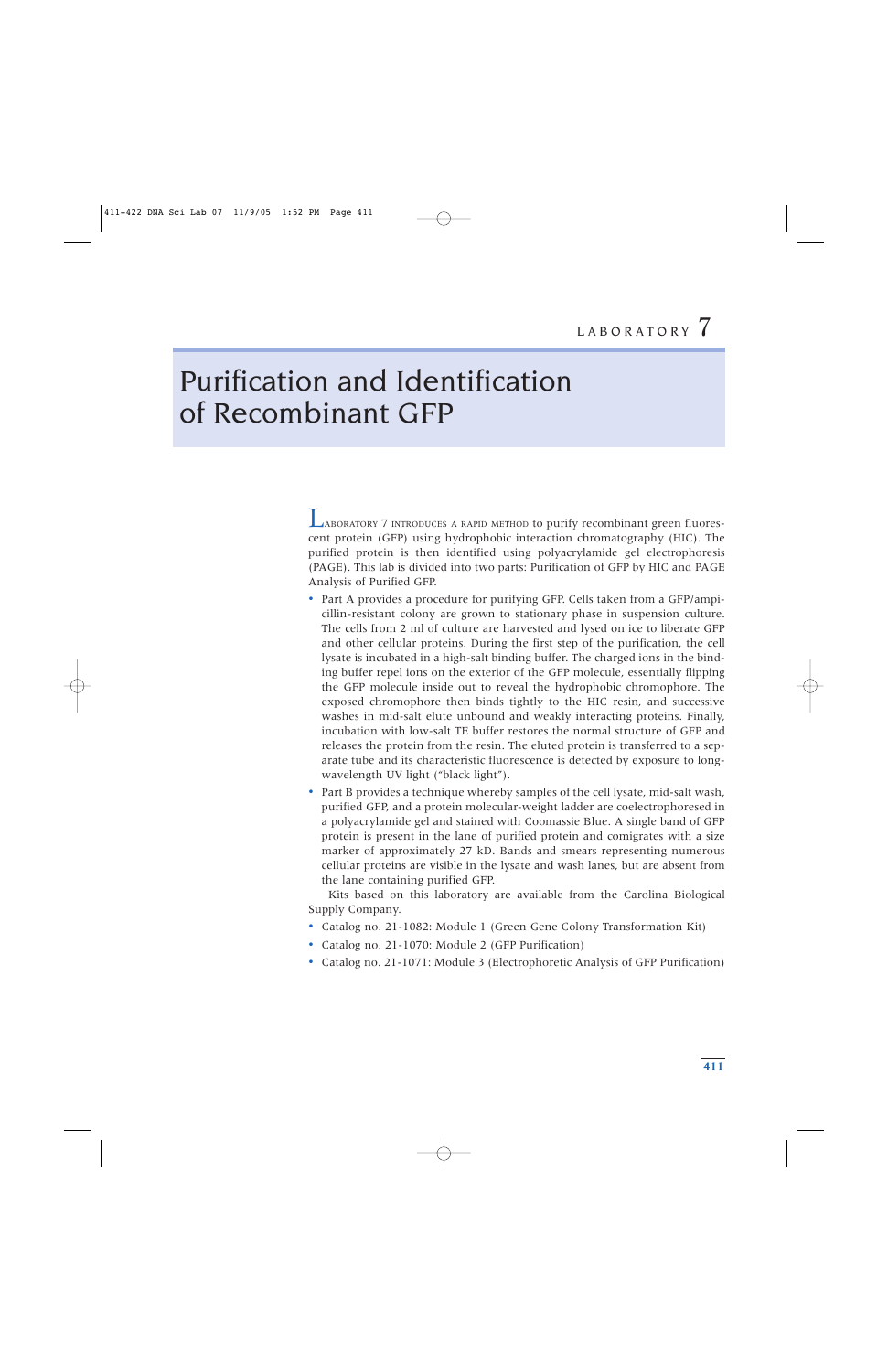## PART A Purification of GFP by HIC

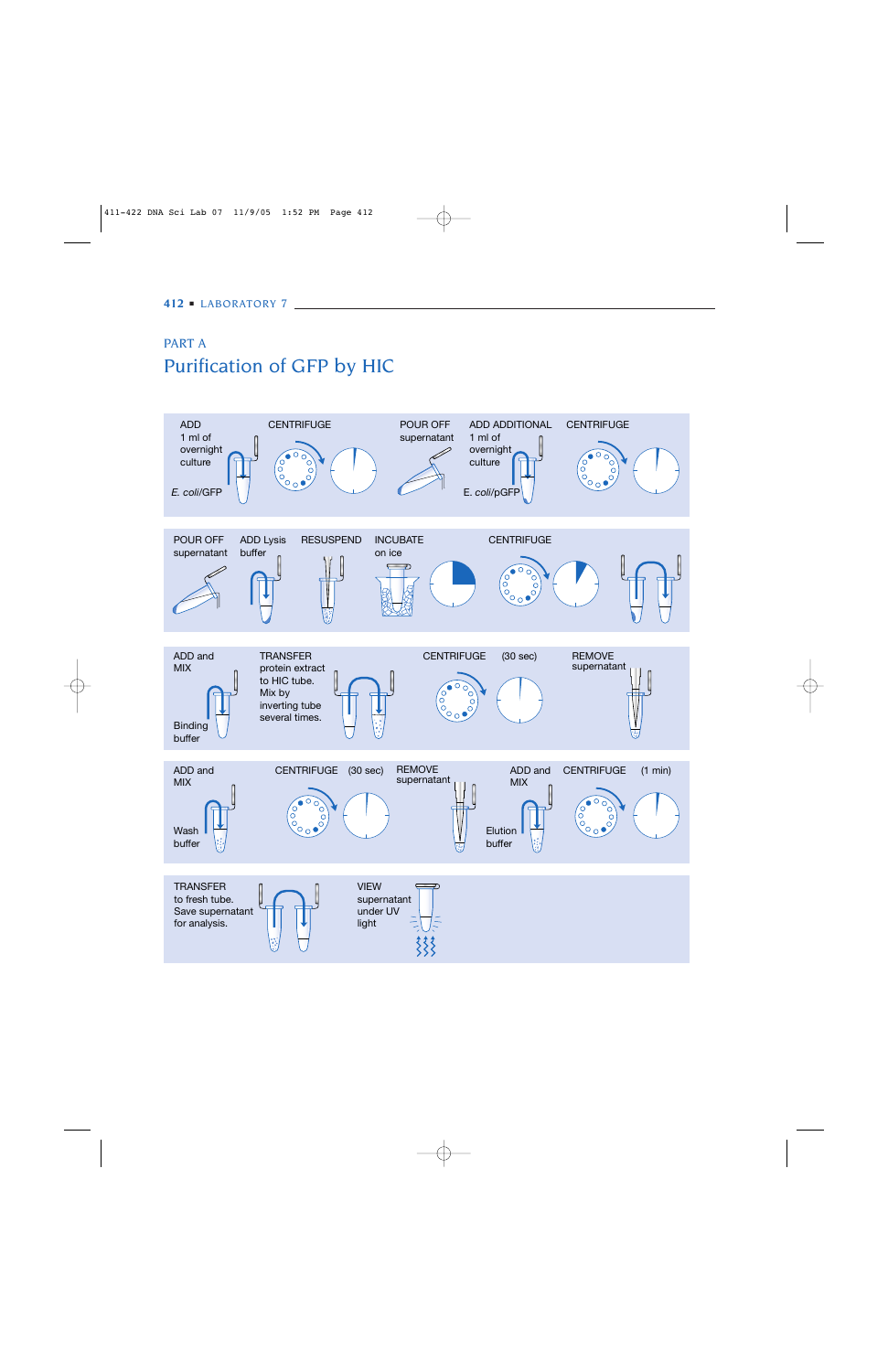#### PRELAB NOTES

#### GFP Expression in *E. coli*

It is critical that overnight cultures of *E. coli*/GFP be shaken *vigorously* to provide good aeration. Shake the cultures hard enough so that some air bubbles are introduced at the surface of the culture medium. Of course, oxygen is required for *E. coli* reproduction, plasmid amplification, and transcription/translation needed for good expression of GFP. However, oxygen is also critical for the posttranslational formation of the GFP chromophore, upon which fluorescence depends. Without proper aeration, GFP-transformed strains of *E. coli* will fail to fluoresce.

The best protein yield is obtained from *fresh* cells grown in overnight suspension culture. Use cells taken directly from overnight culturing of not more than 16 hours; GFP begins to degrade in stationary-phase cells.

#### Batch Technique for Protein Purification

The best known methods of HIC involve passing a cell lysate through a vertical column packed with resin. However, the passage of lysate and washes through a column is inherently time-consuming. Packing and handling a column can be problematic, since even small air spaces in the resin inhibit the capillary action on which flow-through depends. Fortunately, the strong binding of GFP to hydrophobic resin makes column chromatography unnecessary. Rather, this simplified method uses a "batch technique" in which the entire purification takes place in a 1.5-ml tube. Use only clear tubes, since it is important to remove as little of the HIC resin as possible during the purification process.

#### HIC Bead Resin

The HIC bead resin consists of 50-µm porous beads that contain methyl groups (–CH3 ). The methyl groups provide a strong interaction with hydrophobic proteins under high-salt conditions.

#### SDS-PAGE Molecular-weight Standards

Molecular-weight markers are available from many suppliers and assist in identifying GFP protein. Since GFP protein is about 27 kD, protein markers should range from 20 to 150 kD.

#### For Further Information

The protocol presented here is based on the following published methods.

Lin F.Y., Chen W.Y., and Hearn M.T. 2001. Microcalorimetric studies on the interaction mechanism between proteins and hydrophobic solid surfaces in hydrophobic interaction chromatography: Effects of salts, hydrophobicity of the solvent, and structure of the protein. *Anal. Chem.* **73:** 3875–3883.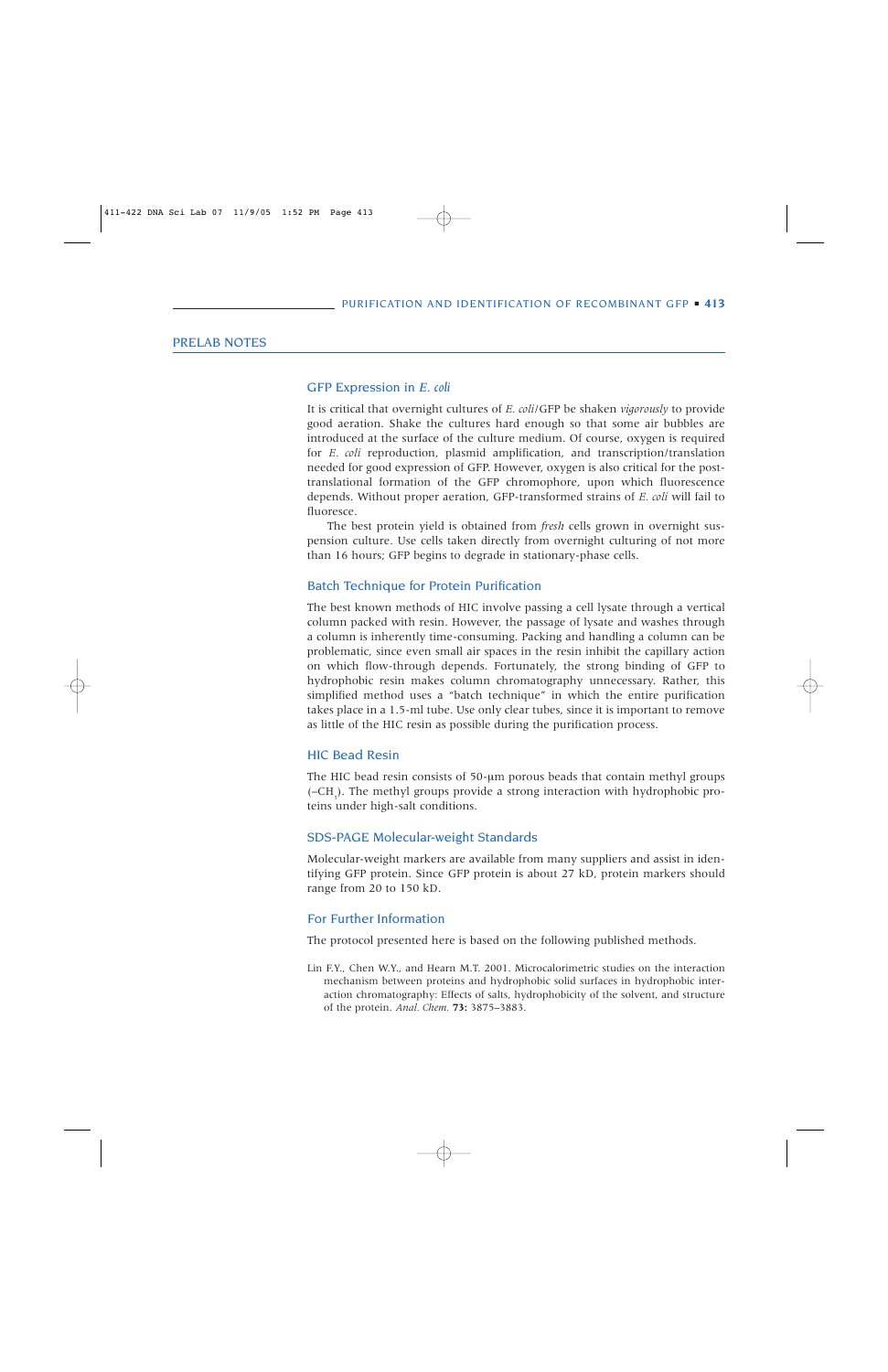#### PRELAB PREPARATION

Before performing this Prelab Preparation, please refer to the cautions indicated on the Laboratory Materials list.

- 1. The day before starting this laboratory, prepare an *E. coli* culture according to the protocol in Laboratory 2B, Overnight Suspension Culture. Inoculate the culture with a cell mass scraped from one colony selected from a +pGREEN plate, from Laboratory 5, Rapid Colony Transformation of *E. coli* with Plasmid DNA. Maintain antibiotic selection with LB broth plus ampicillin. Before incubating the overnight culture, gently swirl the culture tube until the colony is dispersed. Vigorous aeration in a shaking water bath or environmental shaker is essential to GFP fluorescence. Although incubation at 33ºC is recommended for best expression, we have found that 37ºC also works well.
- 2. The day before the experiment, equilibrate the HIC bead resin. Add 1000 µl of equilibration buffer to 500 µl of HIC beads in a 1.5-ml tube. Invert the tube several times to mix. Centrifuge at high speed for 1 minute. Remove the buffer layer without disturbing the equilibrated HIC beads.
- 3. Prepare aliquots for each experiment:

2 ml of *E. coli*/GFP overnight culture µl of preequilibrated HIC beads µl of lysis buffer µl of binding buffer µl of wash buffer µl of elution buffer (TE)

4. Review Part B, PAGE Analysis of Purified GFP.

#### **MATERIALS**

#### **REAGENTS**

Binding buffer *E. coli*/GFP overnight culture Equilibration buffer Glucose/Tris /EDTA (GTE) Hydrophobic (HIC) bead resin Lysis buffer Tris $\nabla$ -EDTA (TE) buffer Wash buffer

#### **SUPPLIES AND EQUIPMENT**

Beaker for waste/used tips Microfuge Micropipettor  $(100–1000 \mu l)$  + tips Permanent marker Shaking water bath (37ºC) or incubator Test tube rack Tubes (1.5-ml clear)

 $\triangledown$  See Appendix 4 for Cautions list.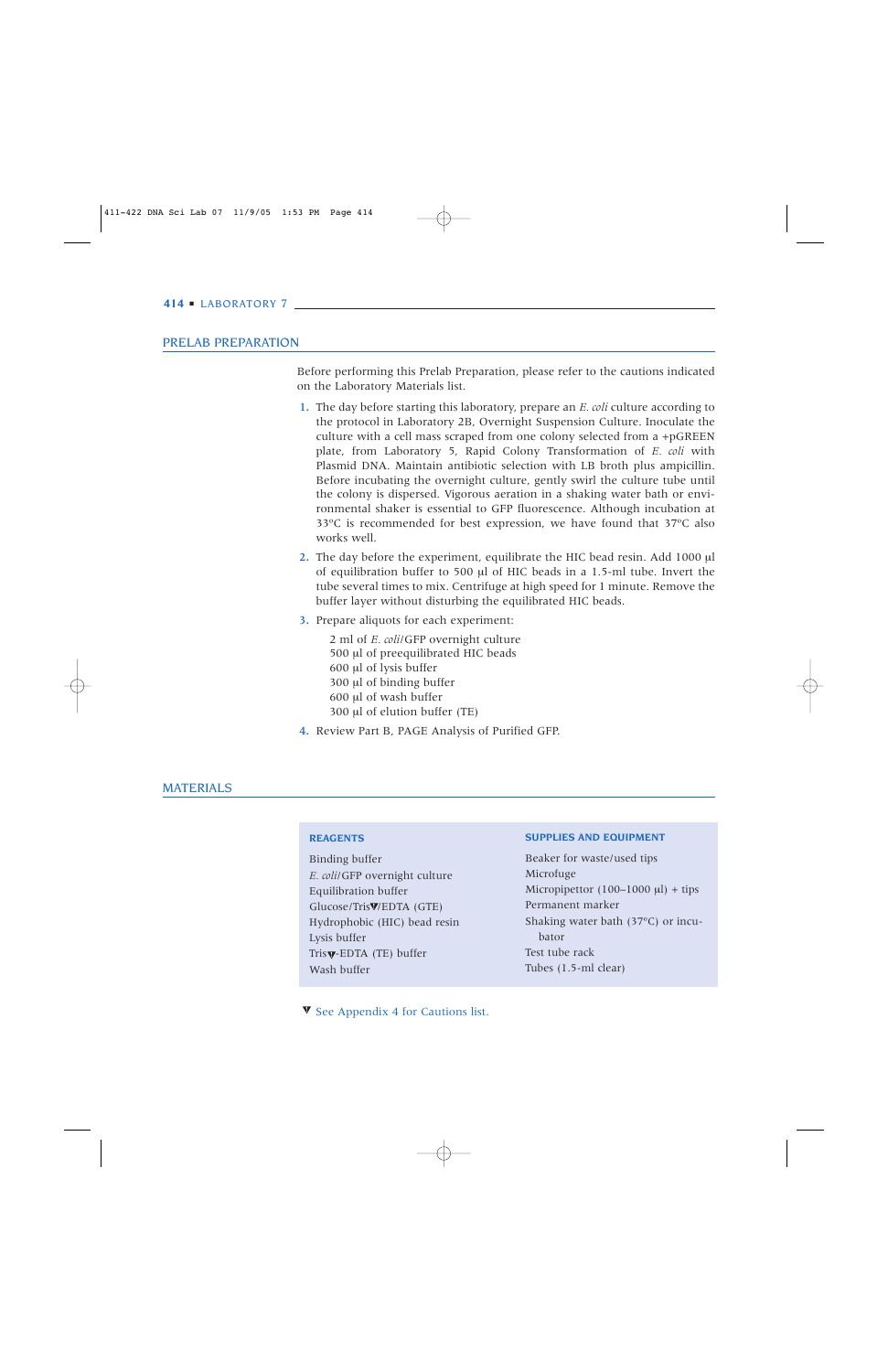#### METHODS







*Transfer 100* µ*l of remaining lysate to a new tube and freeze at –20ºC for PAGE analysis in Part B.*



*The hydrophobic chromophore of GFP binds to the resin beads.*



#### Purification of GFP by HIC (40 minutes)

- 1. Shake the culture tube to resuspend *E. coli* cells.
- 2. Use a micropipettor to transfer 1 ml of the overnight *E. coli*/GFP culture into a 1.5-ml tube.
- 3. Close cap, and place the tube in a *balanced* configuration in the microfuge rotor. Spin for 1 minute to pellet cells.
- 4. Carefully pour off the supernatant into a waste beaker for later disinfection. *Do not disturb the green cell pellet.*
- 5. Repeat Steps 1–4 *in the same 1.5-ml tube* to pellet cells from a second 1-ml sample on top of the first pellet. This will result in a large green cell pellet. Resuspend the pellet in 50 µl of GTE buffer.
- 6. Add 500 µl of lysis buffer to the tube. Resuspend the pellet by pipetting in and out several times.
- 7. Incubate the tube for 15 minutes on ice. Incubation on ice helps prevent protein degradation.
- 8. Place the tube in a *balanced* configuration in the microfuge rotor. Spin for 5 minutes to pellet the insoluble cellular debris.
- 9. Transfer 250 µl of green cell extract (supernatant) into a clean 1.5-ml tube. *Do not disturb the pellet of cellular debris.*
- 10. Add 250 µl of binding buffer to tube containing 250 µl of green cell extract. Close cap, and mix solutions by rapidly inverting the tube several times.
- 11. Add 400 µl of the cell extract/binding buffer mixture to tube of hydrophobic bead resin. Close cap, and mix by inverting the tube several times.
- 12. Microfuge for 30 seconds. Gently remove the supernatant with a micropipettor. *Do not disturb the hydrophobic bead pellet*.
- 13. Add 400 µl of wash buffer to the hydrophobic bead pellet. Mix by inverting the tube several times. This step unbinds weakly interacting cellular proteins from the resin.
- 14. Microfuge for 30 seconds. Gently remove the supernatant with a micropipettor. *Do not disturb the hydrophobic bead pellet*.
- 15. Elute the recombinant GFP by adding 200 µl of TE buffer to the hydrophobic bead pellet. Mix by inverting the tube several times.
- 16. Microfuge for 1 minute. The supernatant now contains the purified GFP. Use a micropipettor to transfer the recombinant GFP to a new 1.5-ml Eppendorf tube.
- 17. After observing under UV light, freeze purified GFP at –20ºC for PAGE analysis in Part B. GFP will retain fluorescence while frozen.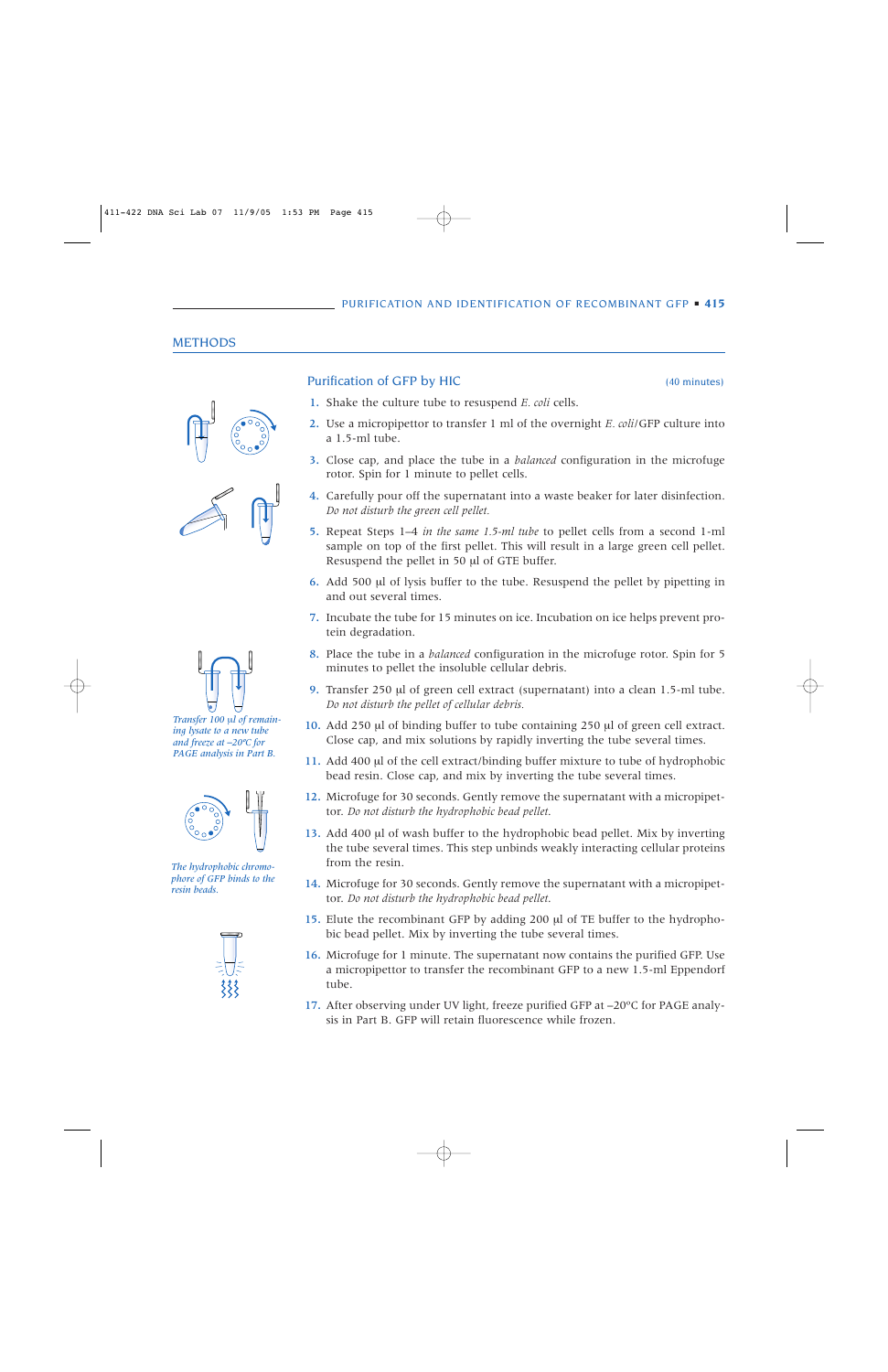#### RESULTS AND DISCUSSION

HIC is a simple and efficient means of isolating proteins with a hydrophobic domain. You should be familiar with the biochemical interactions taking place during each step of the purification.

- Chloride ions in the binding buffer repel negative charges in the exterior  $\beta$ sheath of the GFP molecule. This repulsion causes the molecule to flip inside out, exposing the nonionic (hydrophobic) chromophore.
- The exposed chromophore binds tightly to nonpolar methyl groups attached to the HIC resin.
- The mid-salt wash maintains GFP in its hydrophobic state, but it elutes unbound or weakly bound proteins in the cell lysate. These remain in solution.
- The low-salt buffer (TE) allows the chromophore to return to its normal position on the inside of the GFP molecule, releasing GFP from the resin.
- 1. What class of molecules does the lysis buffer interact with to release GFP from *E. coli* cells?
- 2. What aspect of GFP structure allows it to interact so strongly with the HIC beads?
- 3. How does the TE buffer release the GFP molecules from the HIC beads in Step 15?
- 4. HIC chromatography does not yield 100% pure GFP. What other types of cellular proteins would most likely be found in the GFP preparation?

#### FOR FURTHER RESEARCH

Use a second method of protein chromatography to purify your HIC-purified GFP. Run protein samples from single and double chromatography purifications on SDS-polyacrylamide gel. Analyze the level of background native proteins between single and double purification schemes.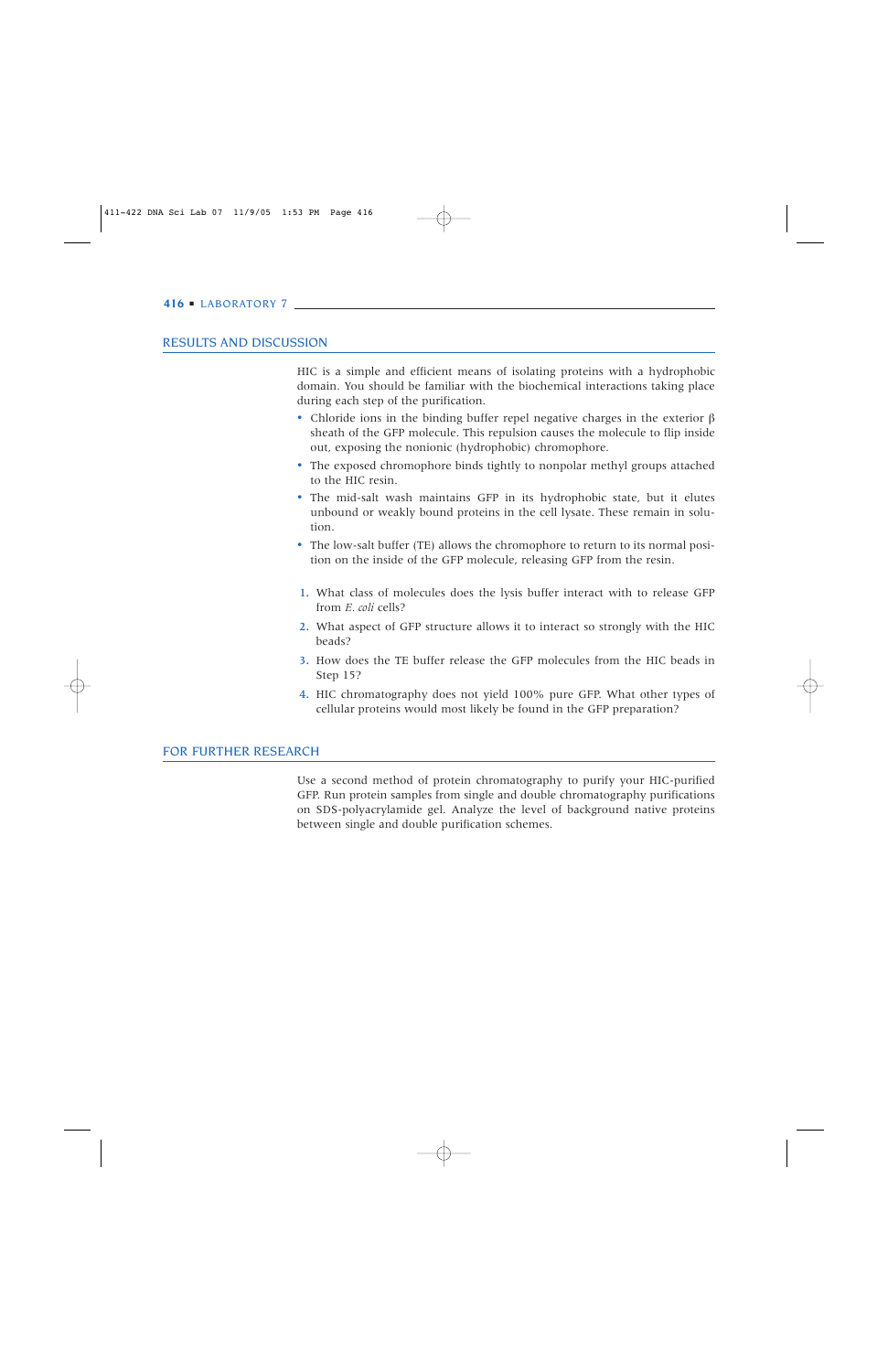### PART B PAGE Analysis of Purified GFP

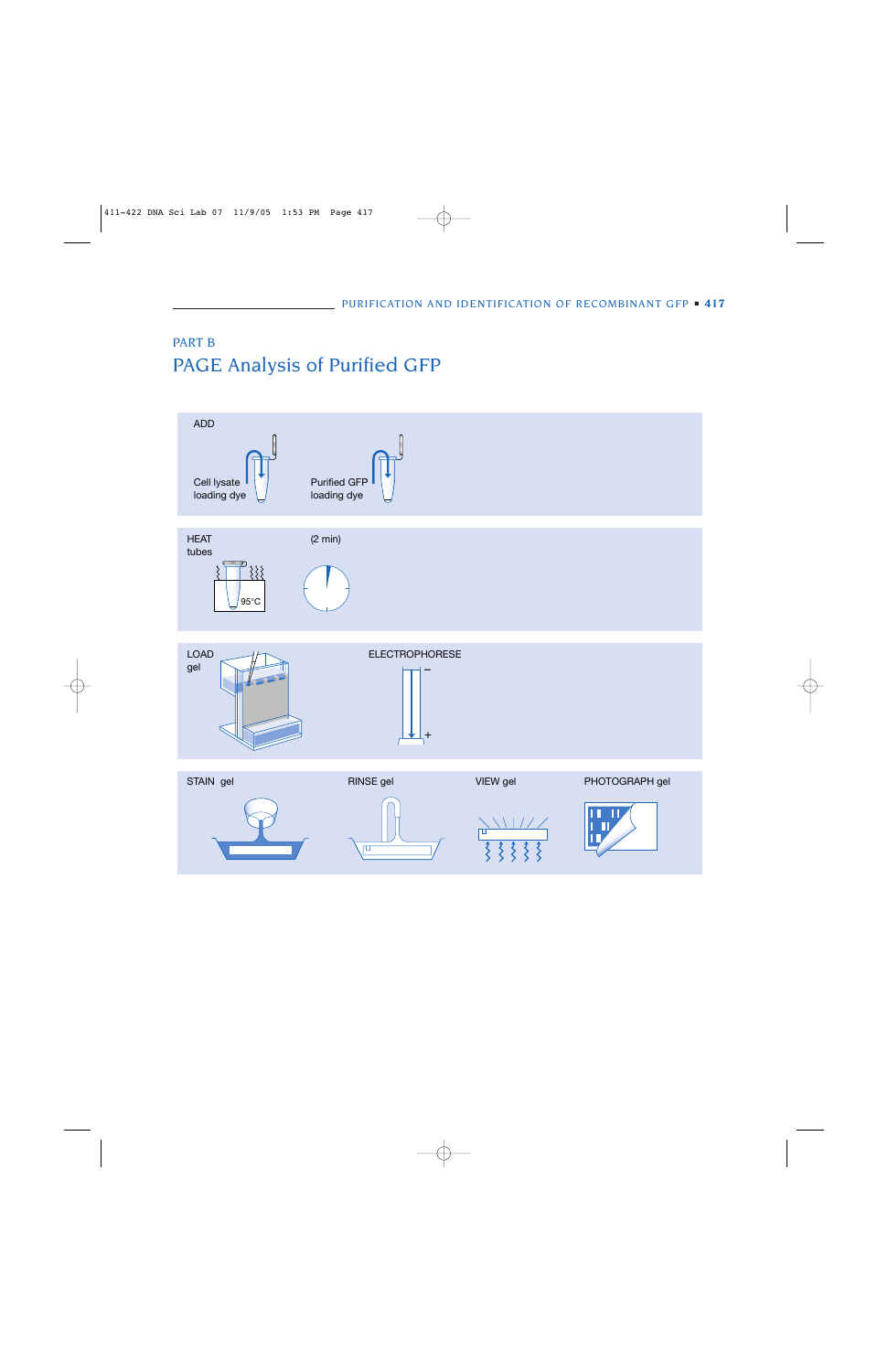#### PRELAB NOTES

Analytical electrophoresis of proteins is usually carried out under denaturing conditions using a polyacrylamide gel. Before loading onto the gel, samples are incubated at 95ºC to denature the proteins. The negatively charged detergent SDS, incorporated into the gel and running buffer, maintains the dissociation of the proteins into their polypeptide subunits and prevents protein aggregation.

#### Use Pre-Cast Polyacrylamide Gels

Acrylamide and bisacrylamide are neurotoxins, and the risk of handling these reagents makes them too hazardous to use in the teaching lab. We strongly recommend using pre-cast polyacrylamide gels, which are available from several supply companies. Although the polymerized polyacrylamide is not believed to be an immediate hazard, wear gloves even when working with pre-cast gels. Because pre-cast gels are relatively expensive, this is a good time to share a single gel among a number of groups.

#### Coomassie Blue

We recommend a Coomassie Blue stain designed for classroom use.

#### For Further Information

The protocol presented here is based on the following published methods:

- Davis B.J. 1964. Disc electrophoresis. II: Method and application to human serum proteins. *Ann. N.Y. Acad. Sci.* **121:** 404–427.
- Hames B.D., ed. 1998. *Gel electrophoresis of proteins: A practical approach,* 3rd edition. Oxford University Press, New York.
- Laemmli U.K. 1970. Cleavage of structural proteins during the assembly of the head of bacteriophage T4. *Nature* **227:** 680–685.
- Ornstein L. 1964. Disc electrophoresis. I: Background and theory. *Ann. N.Y. Acad. Sci.* **121:** 321–349.
- Sharp P.A., Sugden B., and Sambrook J. 1973. Detection of two restriction endonuclease activities in *Haemophilus parainfluenzae* using analytical agarose-ethidium bromide electrophoresis. *Biochemistry* **12:** 3055–3063.

#### PRELAB PREPARATION

Before performing this Prelab Preparation, please refer to the cautions indicated on the Laboratory Materials list.

1. Prepare aliquots for each experiment:

5 µg of protein markers (store on ice). Volumes vary depending on supplier. 40 µl of 2x protein loading dye.

- 2. Prepare 1x Tris-glycine-SDS buffer for electrophoresis (400–500 ml per gel).
- 3. Prepare Coomassie Blue protein stain (~100 ml per gel).
- 4. Adjust water bath to 95ºC.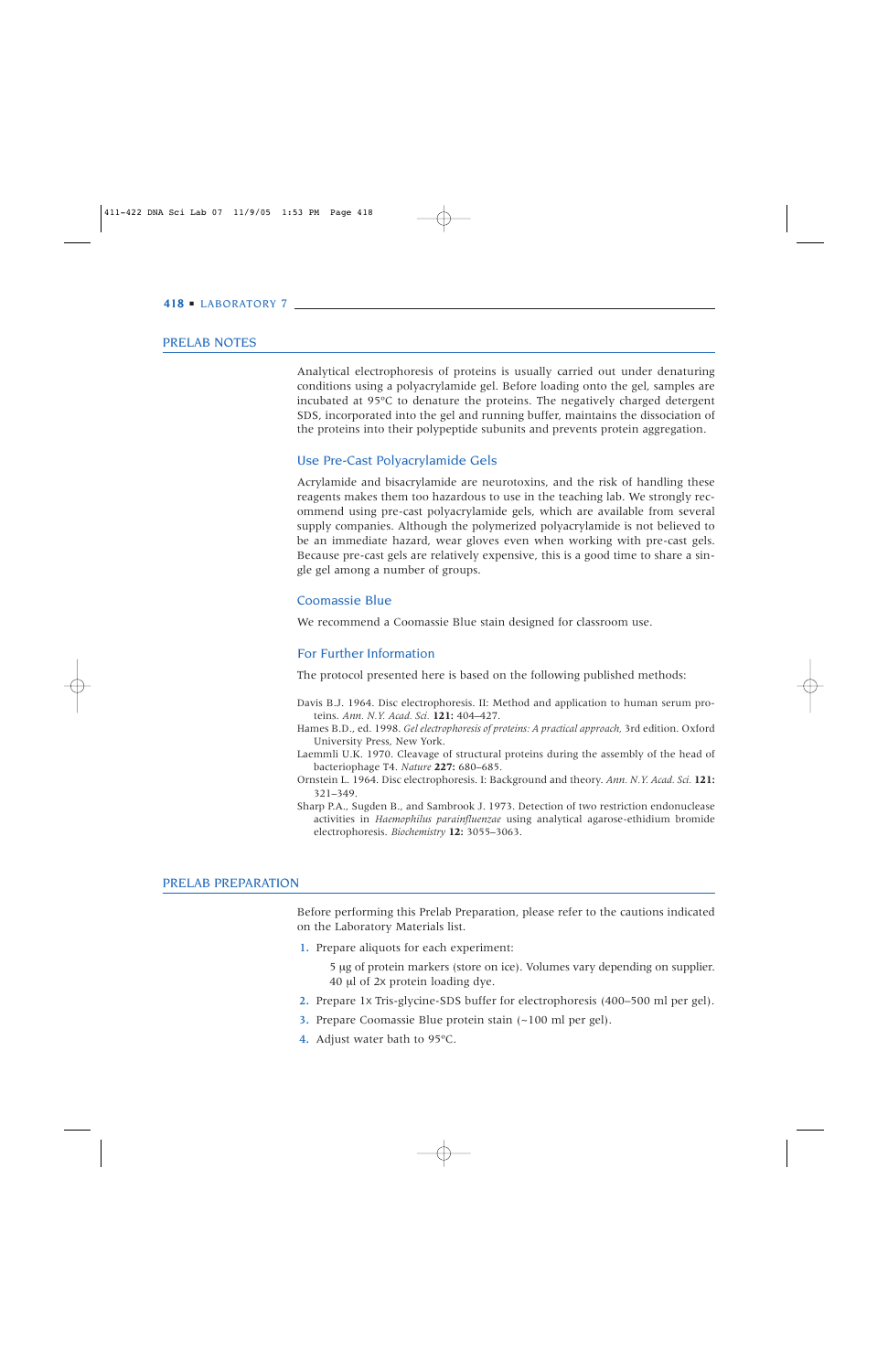#### MATERIALS

#### **REAGENTS**

Coomassie Blue Vprotein stain HIC cell lysate HIC-purified GFP Tris/HCl/SDS polyacrylamide gel  $(12.5\%)$ 2x Protein loading dye Protein markers 1x Tris/glycine/SDS buffer

#### **SUPPLIES AND EQUIPMENT**

Beaker for waste/used tips Electrophoresis chamber Latex gloves Micropipettor  $(0.5-10 \text{ µl})$  + tips Permanent marker Plastic wrap (optional) Power supply Test tube rack Tubes (1.5-ml) White light transilluminator  $\Psi$ (optional) Water bath (95ºC)

 $\triangledown$  See Appendix 4 for Cautions list.

#### **METHODS**

### I. Denature Proteins, Load Gel, and Separate by Electrophoresis (1 hour, 30 minutes)

Refer to Laboratory 3, DNA Restriction and Electrophoresis, for detailed instructions.

- 1. Use a permanent marker to label two 1.5-ml tubes
	- $CL = cell lysate (from Part A, Step 9)$
	- $GFP =$  purified  $GFP$  (from Part A, Step 16)
- 2. Transfer 5 µl of cell lysate (CL) and 15 µl of purified GFP (GFP) into the appropriate tubes. Obtain a tube containing protein markers (PM). These volumes correspond to approximately 10 µg of total protein.
- 3. Add 5 µl of 2x protein loading dye to tube CL. Add 15 µl of 2x protein loading dye to tube GFP.
- 4. Heat the samples (including markers) for 2 minutes at 95ºC to denature the proteins.
- 5. Load pre-cast 12.5% Tris/HCl/SDS polyacrylamide protein gel into a vertical gel chamber, and add 1x Tris-glycine-SDS buffer to both gel buffer chambers.
- 6. Load entire contents of each sample tube into a separate well in the gel, as shown in diagram on the following page. *Use a fresh tip for each reaction.*



*Your instructor may assign you a single sample to prepare for loading into a communal gel.*



*It is often useful to wash the well by repeatedly pipetting running buffer into the wells. This should be done immediately before loading the wells to remove any unpolymerized acrylamide.*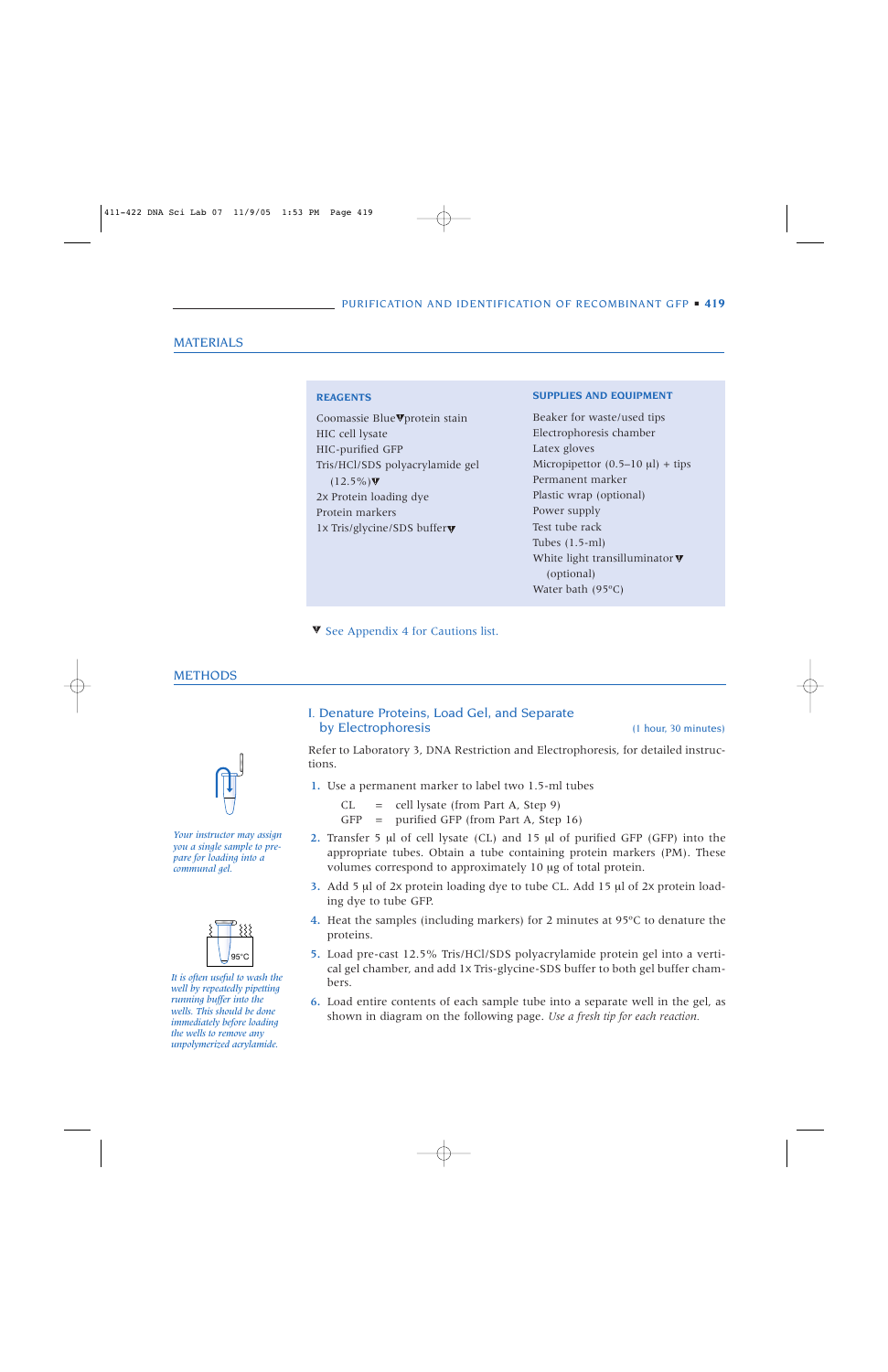

- 7. Close the tank of the electrophoresis unit and connect the electrical leads to a power supply, anode to anode and cathode to cathode. Electrophorese at 175 volts, until the bromophenol blue band has moved to the bottom of the gel. This should take approximately 1 hour.
- 8. Turn off power supply, disconnect leads from the inputs, and remove top of electrophoresis box.
- 9. Carefully remove gel cassette from the electrophoresis chamber. Open the cassette with a spatula, and transfer the gel to a staining tray.

#### CAUTION

Handle carefully. Polyacrylamide gels are easily torn.

Cover electrophoresis tank and save gel until ready to continue. Gel can be stored in a zip-lock plastic bag and refrigerated overnight for viewing/photographing the next day. However, over longer periods of time, the proteins will diffuse through the gel and the bands will become indistinct or disappear entirely. **STOP** 

*Staining may be performed by an instructor in a controlled area when students are not present.*

#### II. Stain Gel with Coomassie Blue and View (Photograph) (3+ hours)

#### CAUTION

Wear latex gloves when staining, viewing, and photographing gel and during clean up. Confine all staining to a restricted sink area.

- 1. Flood the gel with Coomassie Blue protein stain, cover the staining tray, and allow the gel to stain from 1 hour to overnight.
- 2. Wearing gloves, pour off the staining solution, and remove excess stain by



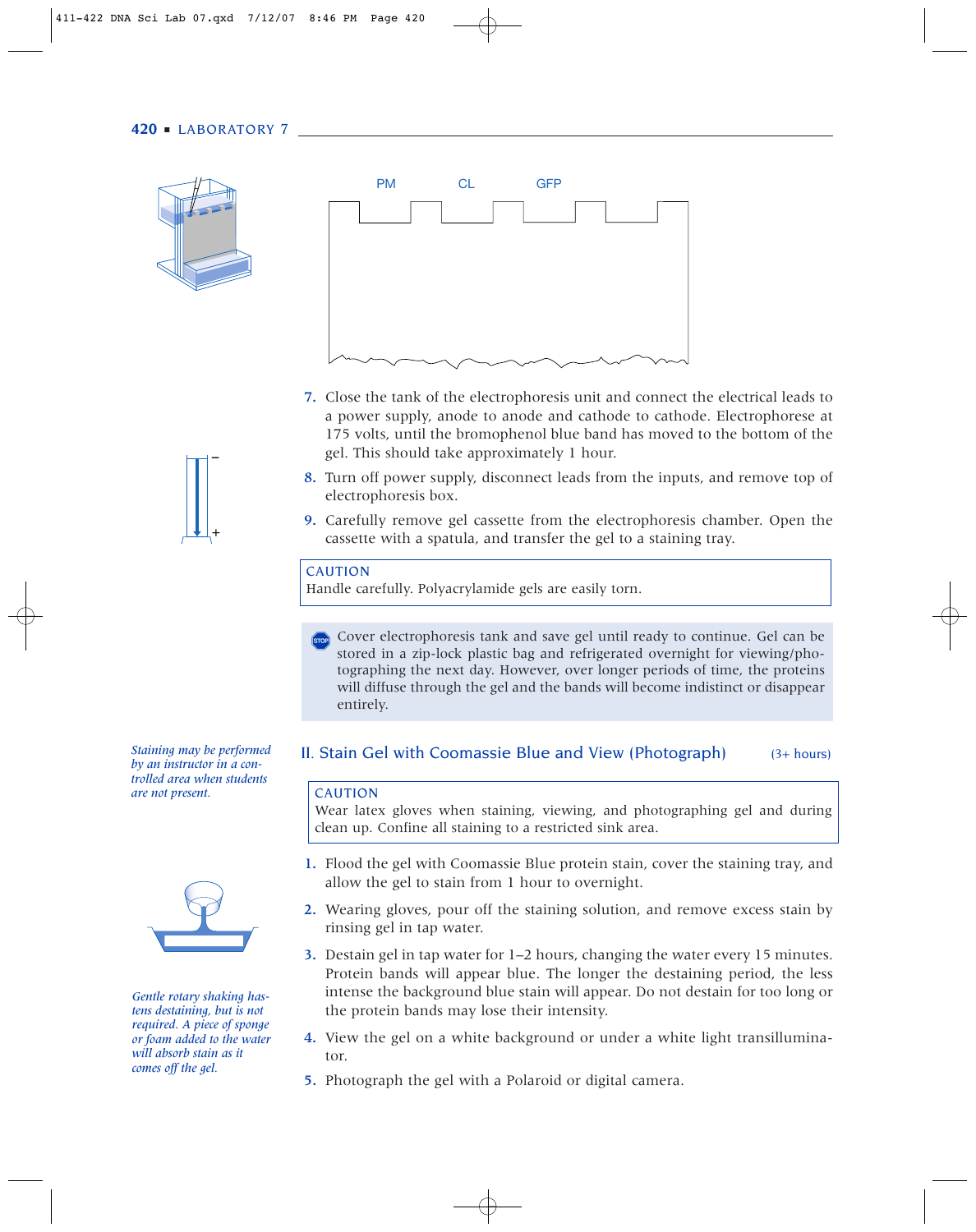#### RESULTS AND DISCUSSION

- 1. Describe the different properties and uses of agarose *versus* polyacrylamide gels.
- 2. Why are the protein samples incubated at 95ºC prior to loading onto the polyacrylamide gel?
- 3. What is the function of the SDS detergent in the gel and running buffer?
- 4. How does Coomassie Blue stain the proteins in the gel? Why is it important to destain for a sufficient amount of time?
- 5. View your stained gel on a light box. Compare your gel with the ideal gel shown below, and try to determine which band represents GFP.
	- a. Expose the gel to a UV light. Explain why the GFP band does not fluoresce.
	- b. Why might you observe some bacterial proteins in your purified GFP lane?
- 6. Troubleshooting gels. What effect will be observed in the stained bands of protein in a polyacrylamide gel
	- a. if the samples are not incubated at 95ºC prior to loading?
	- b. if the gel is run at too high or too low a voltage?
	- c. if too much protein is loaded?
- 7. Predict the pattern of protein banding observed following SDS-PAGE of the lysate mixed with binding buffer (Part A, Step 10). How would this pattern differ following incubation with HIC beads (Part A, Step 12)? What protein banding pattern would be observed if the wash buffer (Part A, Step 14) was subjected to SDS-PAGE?



Ideal Gel